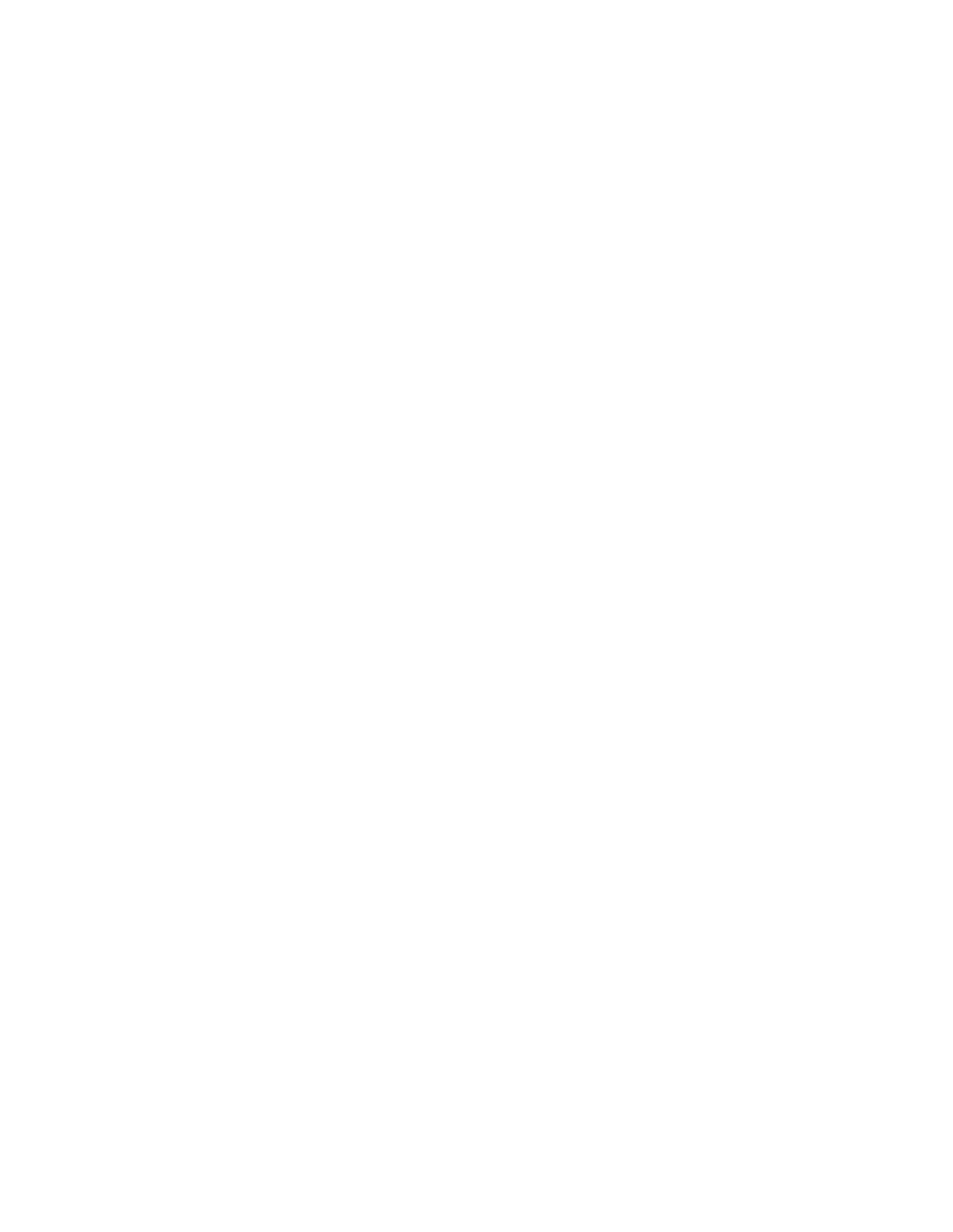### **HILL, Chief Justice.**

[¶1] The Office of Administrative Hearings determined that Michael E. Berg qualified for workers' compensation benefits because he had suffered a compensable work-related injury when his co-worker's vehicle, in which he was a passenger, was involved in an accident while traveling from the worksite to lodging provided by the employer. The District Court reversed that decision. We affirm the order of the District Court.

### **ISSUES**

[¶2] In his brief, Berg sets forth the following statement of the issues:

- 1. Whether the February 4, 2004 Order reversing the decision of the Office of Administrative Hearings is arbitrary, capricious, an abuse of discretion and otherwise not in accordance with law.
- 2. Whether the decision of the Office of Administrative Hearings awarding benefits is supported by substantial evidence and whether such decision is arbitrary and capricious and otherwise not in accordance with law.

The Wyoming Workers' Safety and Compensation Division (the Division) replies with these statements:

> I. Appellant, Michael E. Berg, was traveling from employment in a co-worker's vehicle when he sustained back injuries. Mr. Berg was not reimbursed for travel expenses, nor was he eligible for reimbursement. These facts are undisputed. Wyo. Stat.  $\S$  27-14-102(a)(xi)(D), provides that injuries sustained while traveling to or from employment are not compensable unless the employee is reimbursed for travel expenses or transported in a vehicle of the employer. Notwithstanding the undisputed facts, the hearing examiner found Mr. Berg's injuries were compensable pursuant to Wyo. Stat. § 27-14-102(a)(xi)(D). Did the hearing examiner fail to correctly apply Wyo. Stat.  $\S 27-14-102(a)(xi)(D)$ ?

> II. The hearing examiner found Mr. Berg was "required" to stay at the camp provided by his employer. Based on this finding, the hearing examiner determined Mr. Berg's injuries occurred within the course of his employment and are, therefore, compensable. Is the hearing examiner's decision supported by substantial evidence?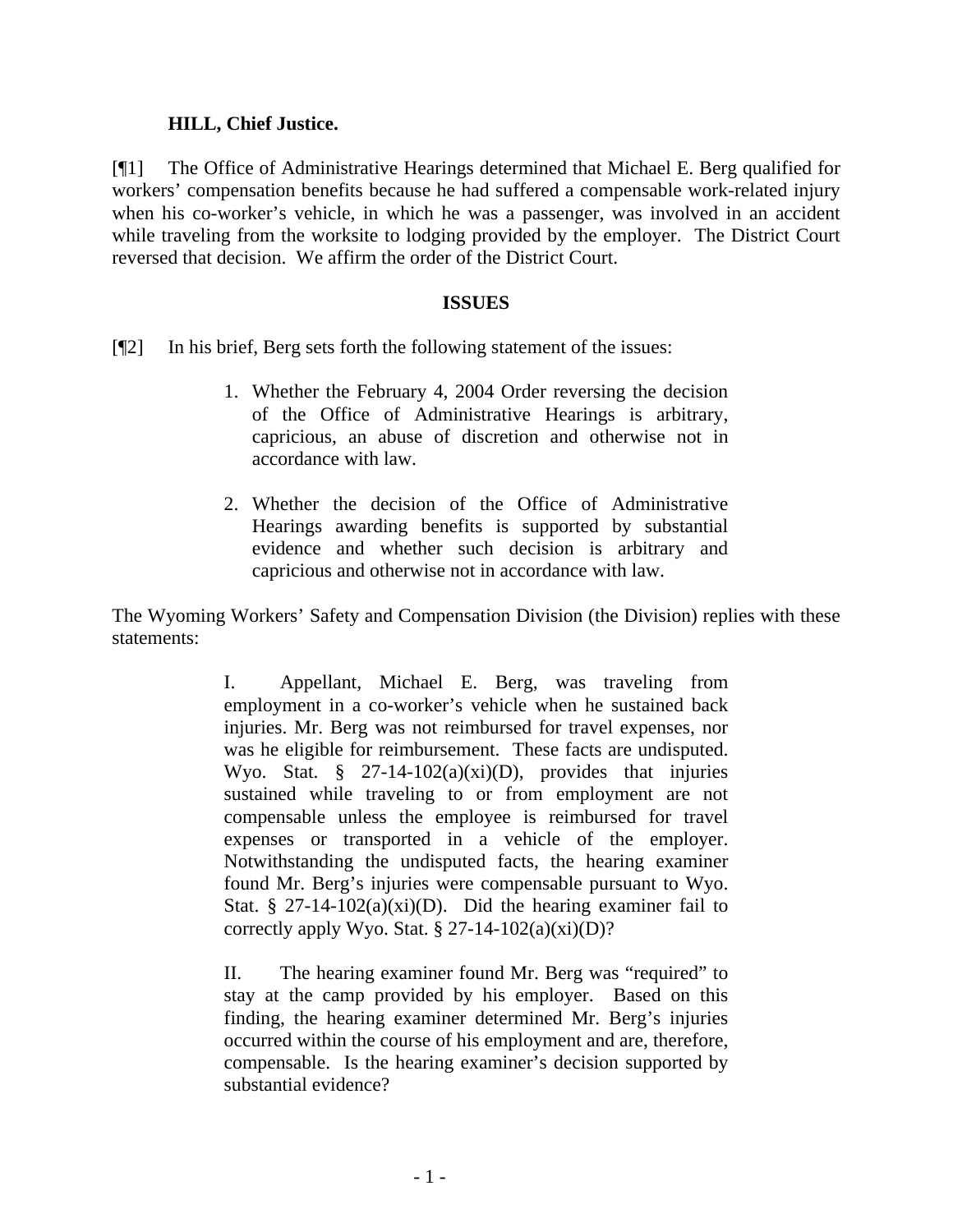## **FACTS**

[¶3] Berg was employed by Cyclone Drilling as a floor hand and was assigned to a drill site near Big Piney, Wyoming. Cyclone's employees worked a seven days on, seven days off shift. Since the drill site was located about a four-hour drive from Berg's home, daily commutes were impractical. Cyclone maintained a campsite consisting of two trailers about 30 miles from the Big Piney drill site for the convenience of the employees. The campsite was available free of charge but the employees were required to comply with certain conditions, including no drugs, alcohol, or guns on the premises. Cyclone did not require its employees to stay at the camp as a condition of employment. Since there was a scarcity of alternative housing in the drill site area, many of the employees elected to stay at the camp. Cyclone benefited from the arrangement as use of the camp reduced commute times, allowing for more rested workers.

[¶4] On September 19, 2001, Berg and his co-workers on the drilling crew met outside of Casper to drive to the drill site to begin their shift. Berg accepted a ride with a co-worker, Dennis Tintinger (Tintinger). The vehicle was owned and operated by Tintinger. Neither Berg nor Tintinger were paid for their time or mileage for traveling to or from the drill site, and they did not transport any of their employer's property. The crew drove directly to the drill site and worked a 12-hour shift. After clocking out, Berg rode in Tintinger's vehicle to the campsite. Tintinger fell asleep approximately 50 feet from the campsite causing the vehicle to run off the road. Berg suffered a severe back injury that eventually necessitated fusion surgery.

[¶5] Berg filed a report of injury with the Division claiming that he had suffered a workrelated injury. The Division issued a Final Determination denying benefits, citing the statutory definition of a compensable injury found at Wyo. Stat. Ann. § 27-14-102(a)(xi)(D), which excludes from coverage any such injury sustained while traveling to or from employment, unless the employee is reimbursed for his travel expenses or was transported in a vehicle belonging to the employer. Berg objected and a hearing was held before the Office of Administrative Hearings. Berg and the Division presented witnesses and exhibits. The hearing examiner concluded that Berg was entitled to benefits because he had proved by a preponderance of the evidence that he had suffered an injury during the scope of his employment. Specifically, the hearing examiner found that Berg was required by Cyclone to stay at the camp as a condition of his employment and, hence, there was a "nexus between the injury and some condition, activity, environment or requirement of [his] employment."

[¶6] The Division appealed the hearing examiner's decision to the District Court, which reversed. The court concluded that there was not substantial evidence to support the hearing examiner's finding that Berg was required to stay at the camp. The court held that there was no nexus or causal connection between Berg's injury and his employment. Berg has appealed that determination to this Court.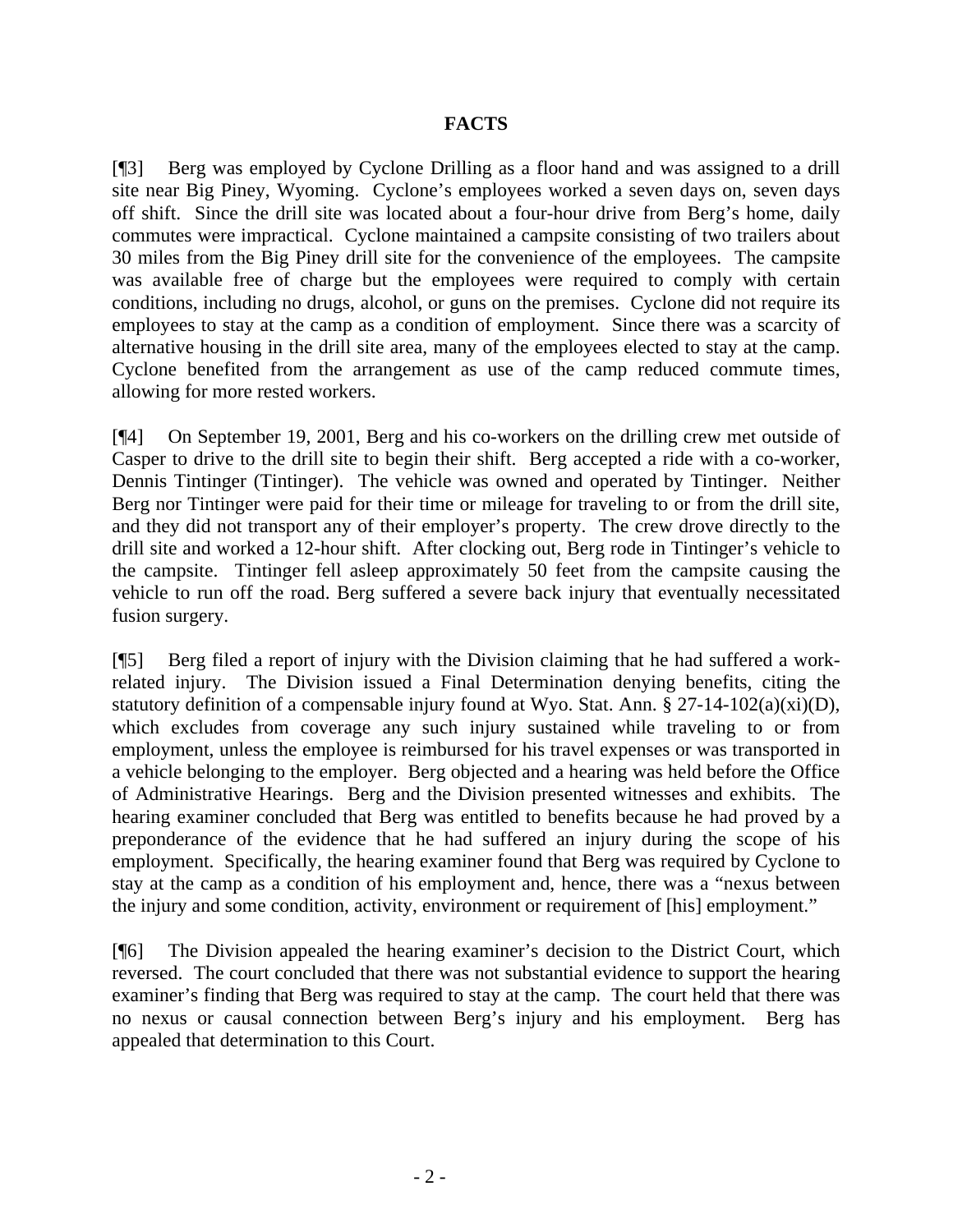#### **STANDARD OF REVIEW**

[¶7] Our review of an administrative decision is limited to those matters specified in Wyo. Stat. Ann. § 16-3-114(c) (LexisNexis 2003):

> (c) To the extent necessary to make a decision and when presented, the reviewing court shall decide all relevant questions of law, interpret constitutional and statutory provisions, and determine the meaning or applicability of the terms of an agency action. In making the following determinations, the court shall review the whole record or those parts of it cited by a party and due account shall be taken of the rule of prejudicial error. The reviewing court shall:

- (i) Compel agency action unlawfully withheld or unreasonably delayed; and
- (ii) Hold unlawful and set aside agency action, findings and conclusions found to be:
	- (A) Arbitrary, capricious, an abuse of discretion or otherwise not in accordance with law;
	- (B) Contrary to constitutional right, power, privilege or immunity;
	- (C) In excess of statutory jurisdiction, authority or limitations or lacking statutory right;
	- (D) Without observance of procedure required by law; or
	- (E) Unsupported by substantial evidence in a case reviewed on the record of an agency hearing provided by statute.

The standard of review we apply when both parties present evidence at an administrative hearing was set forth in *Newman v. State ex rel. Wyoming Workers' Safety and Compensation Division*, 2002 WY 91, 49 P.3d 163 (Wyo. 2002).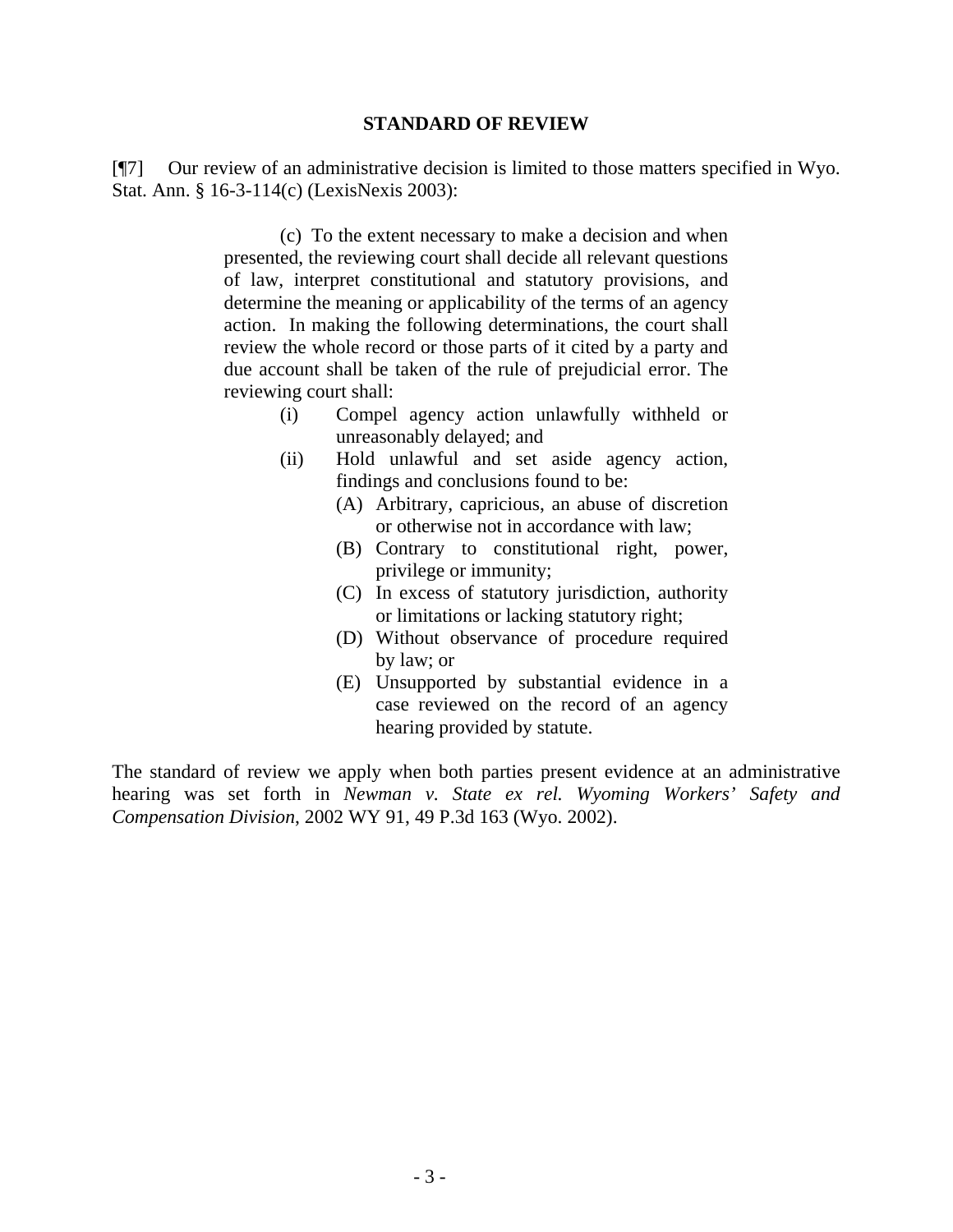In appeals where both parties submit evidence at the administrative hearing, *Newman* mandates that appellate review be limited to application of the substantial evidence test. *Newman*, 2002 WY 91, ¶22, 49 P.3d 163. This is true regardless of which party appeals from the agency decision. In addition, this court is required to review the entire record in making its ultimate determination on appeal. *Newman*, at ¶19 and ¶¶24-26.

The substantial evidence test to be applied is as follows:

"In reviewing findings of fact, we examine the entire record to determine whether there is substantial evidence to support an agency's findings. If the agency's decision is supported by substantial evidence, we cannot properly substitute our judgment for that of the agency and must uphold the findings on appeal. Substantial evidence is relevant evidence which a reasonable mind might accept in support of the agency's conclusions. It is more than a scintilla of evidence."

*Newman*, at ¶12 (*quoting State ex rel. Workers' Safety and Compensation Div. v. Jensen*, 2001 WY 51, ¶10, 24 P.3d 1133, ¶10 (Wyo. 2001)).

Even when the factual findings are found to be sufficient under the substantial evidence test, *Newman* further concludes this court may be required to apply the arbitrary-and-capricious standard as a "safety net" to catch other agency action which prejudiced a party's substantial right to the administrative proceeding or which might be contrary to the other [Wyoming Administrative Procedural Act] review standards.

Loomer v. State ex rel. Wyoming Workers' Safety and Compensation Division, 2004 WY 47, ¶15, 88 P.3d 1036, ¶15 (Wyo. 2004).

#### **DISCUSSION**

[¶8] We begin with the language of Wyo. Stat. Ann. § 27-14-102(a)(xi)(D) (LexisNexis 2003), which provides:

(a) As used in this act:

….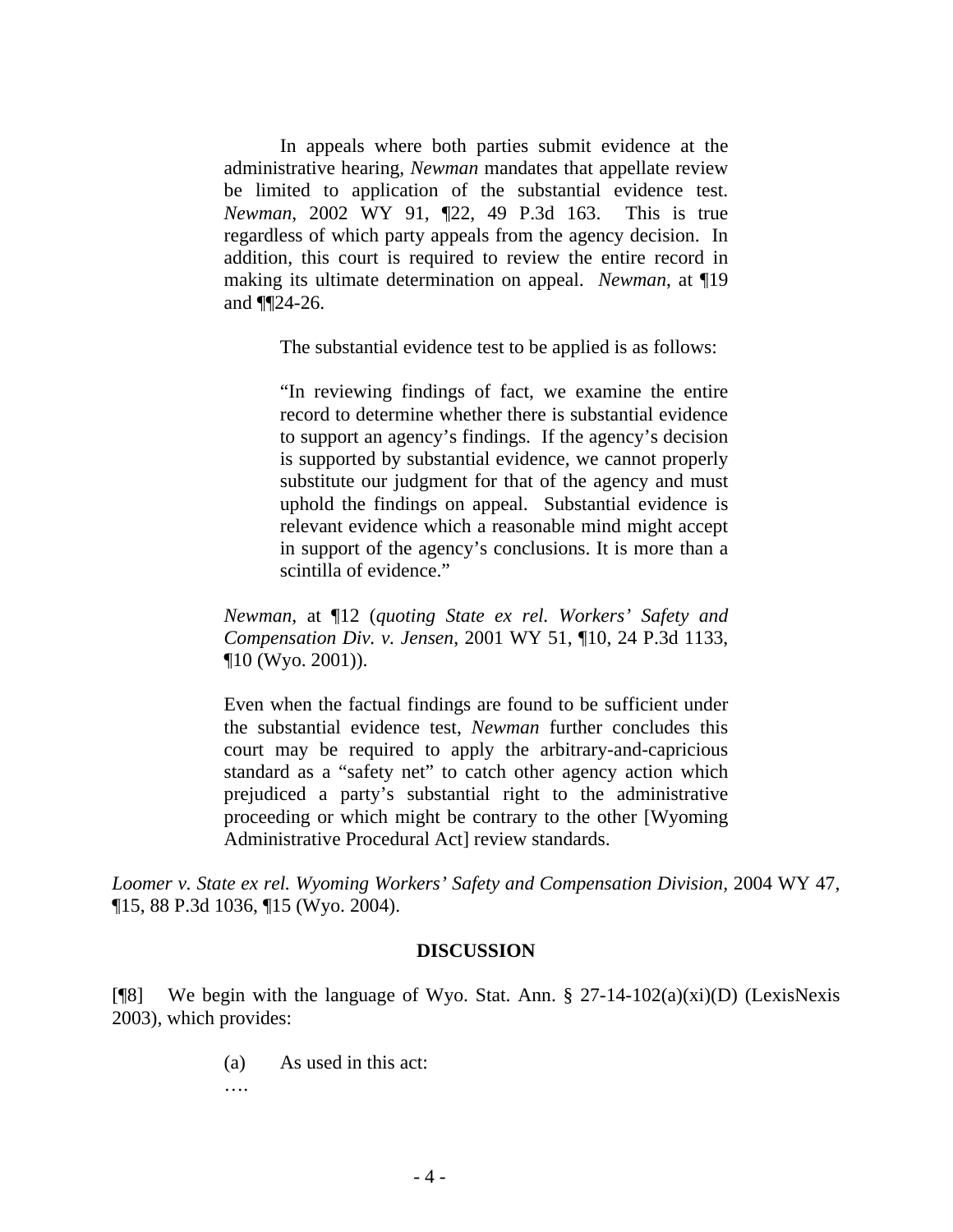(xi) "Injury" means any harmful change in the human organism other than normal aging and includes damage to or loss of any artificial replacement and death, arising out of and in the course of employment while at work in or about the premises occupied, used or controlled by the employer and incurred while at work in places where the employer's business requires an employee's presence and which subjects the employee to extrahazardous duties incident to the business. "Injury" does not include:

(D) Any injury sustained during travel to or from employment unless the employee is reimbursed for travel expenses or is transported by a vehicle of the employer.

….

We have construed the introductory paragraph of  $\S 27$ -14-102(a)(xi) to require that there be some causal nexus between an injury and some condition, activity, environment, or requirement of the employment for an injury to be compensable under the Worker's Compensation Act. *Archuleta v. Carbon County School District No. 1*, 787 P.2d 91, 92 (Wyo. 1990); *see also State ex rel. Wyoming Worker's Compensation Division v. Barker*, 978 P.2d 1156, 1161 (Wyo. 1999). With regard to subsection (D), we have found that the language used is unambiguous. *Lloyd v. State ex rel. Wyoming Workers' Safety and Compensation Division*, 2004 WY 85, ¶13, 93 P.3d 1001, ¶13 (Wyo. 2004). Subsection (D) is the codification of "a long-standing common law rule that injuries incurred while either going to or coming from work are not compensable unless the employer has in some fashion provided the employee with transportation or has reimbursed him for the costs of those travels." *Archuleta*, 787 P.2d at 92-93; *Claims of Naylor*, 723 P.2d 1237, 1241 (Wyo. 1986). As we stated in *Archuleta*, in terms of our "nexus test," subsection (D) of § 27-14-102(a)(xi) "constitutes a legislative determination that, while no compensable nexus with the employment is generally present when an employee is traveling between home and work, such a nexus is created where the employer has assumed the cost of that travel." *Id.*

[¶9] With that context in mind, we turn to Berg's arguments. He presents two arguments in justification of the hearing examiner's determination that his injury was compensable. First, he argues that the free accommodations provided by Cyclone constituted compensation or reimbursement for travel expenses under Subsection (D). Berg acknowledges that neither he nor Tintinger was reimbursed for mileage. However, he counters that the statute encompasses other forms of reimbursement because it uses the phrase, "travel expenses," not "mileage." To support this contention, Berg cites parts of the Internal Revenue Code wherein the term "travel expenses" is defined to include amounts "expended for meals and lodging," 26 U.S.C.A.  $\S$  162(a)(2) (2002), and the cost of the lodging furnished by an employer, or on behalf of an employer, for the convenience of the employee is excluded from the employee's gross income, 26 U.S.C.A. § 119(a) (2002).

[ $[10]$  Our precedent has consistently held that  $\S 27-14-102(a)(xi)(D)$  requires reimbursement for transportation expenses or the employee is not considered within the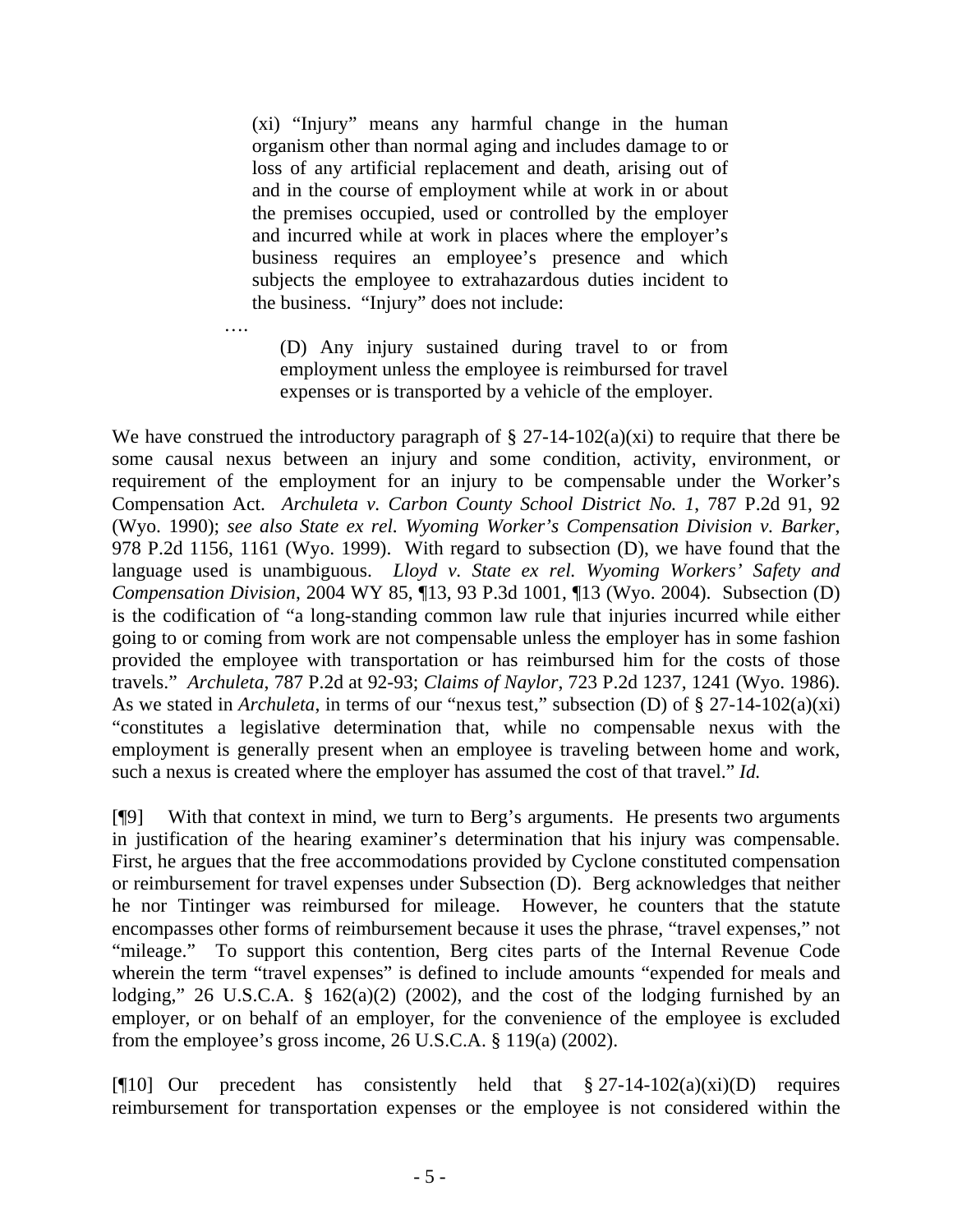scope of his employment. *Archuleta*, 787 P.2d at 92-93; *Claims of Naylor*, 723 P.2d at 1241; *Matter of Willey*, 571 P.2d 248, 251 (Wyo. 1977). There is no evidence in the record that Berg or Cyclone considered staying at the camp as a form of compensation for travel expenses. Indeed, as the District Court points out, all witnesses, including Berg, agreed that neither he nor Tintinger were reimbursed or compensated in any way for their travel. In the absence of any showing that his employer was to compensate Berg for his travel to the camp after he had clocked out of the job, we cannot conclude that Berg was acting within the scope of his employment when he was injured. *Naylor*, 723 P.2d at 1243.

[¶11] Furthermore, Berg's reliance on a definition of "travel expenses" lifted from the Internal Revenue Code is simply not persuasive. Berg fails to adequately explain why we should apply a definition derived from a statutory context – the federal tax laws – that has a purpose that is very different from Wyoming's worker compensation laws. Under the circumstances, we cannot conclude that the free accommodations offered by Cyclone constitute a "travel expense" within the meaning of that term as used in § 27-14-  $102(a)(xi)(D)$ .

[¶12] In his second argument, Berg contends that the hearing examiner's determination that the injury was compensable was justified because the injury he suffered while traveling from the drill site to the camp arose out of and was in the course of his employment pursuant to  $§$  27-14-102(a)(xi), since he was required to stay at the camp by his employer to whose control he was subjected while on the premises. We do not agree.

[¶13] In *Chapman v. Meyers*, 899 P.2d 48 (Wyo. 1995), the claimant Chapman commuted daily with three co-employees from a motel in Craig, Colorado, to their work site, a drilling rig. *Id.* at 50. The opinion does not disclose whether or not the employer paid for the motel accommodations. Neither Chapman nor his co-employees were reimbursed for travel to and from the drill site or paid a travel allowance as part of their wages. *Id*. After finishing his shift, Chapman left the drill site in a vehicle owned by the wife of a co-employee. *Id*. The road from the drill site was a snow-packed, two-lane, graveled public road through a mountainous area. *Id.* Approximately one mile from the drill site, the vehicle collided headon with a truck, resulting in severe injuries to Chapman. *Id*. The hearing examiner determined that Chapman was not in the course and scope of his employment and was, therefore, denied benefits. *Id*. at 49. On appeal, Chapman contended that his employer "required, and contemplated" that its employees would not be able to live at the drill site and they would, of necessity, have to live in Craig and commute to the work site. *Id*. at 50. Accordingly, Chapman insisted, there was a sufficient nexus between the injury and his employment to justify compensation. *Id*. We summarily rejected Chapman's argument:

> Under the factual circumstances outlined above, we are not persuaded Chapman was in the course and scope of his employment merely while driving to and from the work site under what can only be described as relatively typical (in Wyoming/Colorado) commuting circumstances.